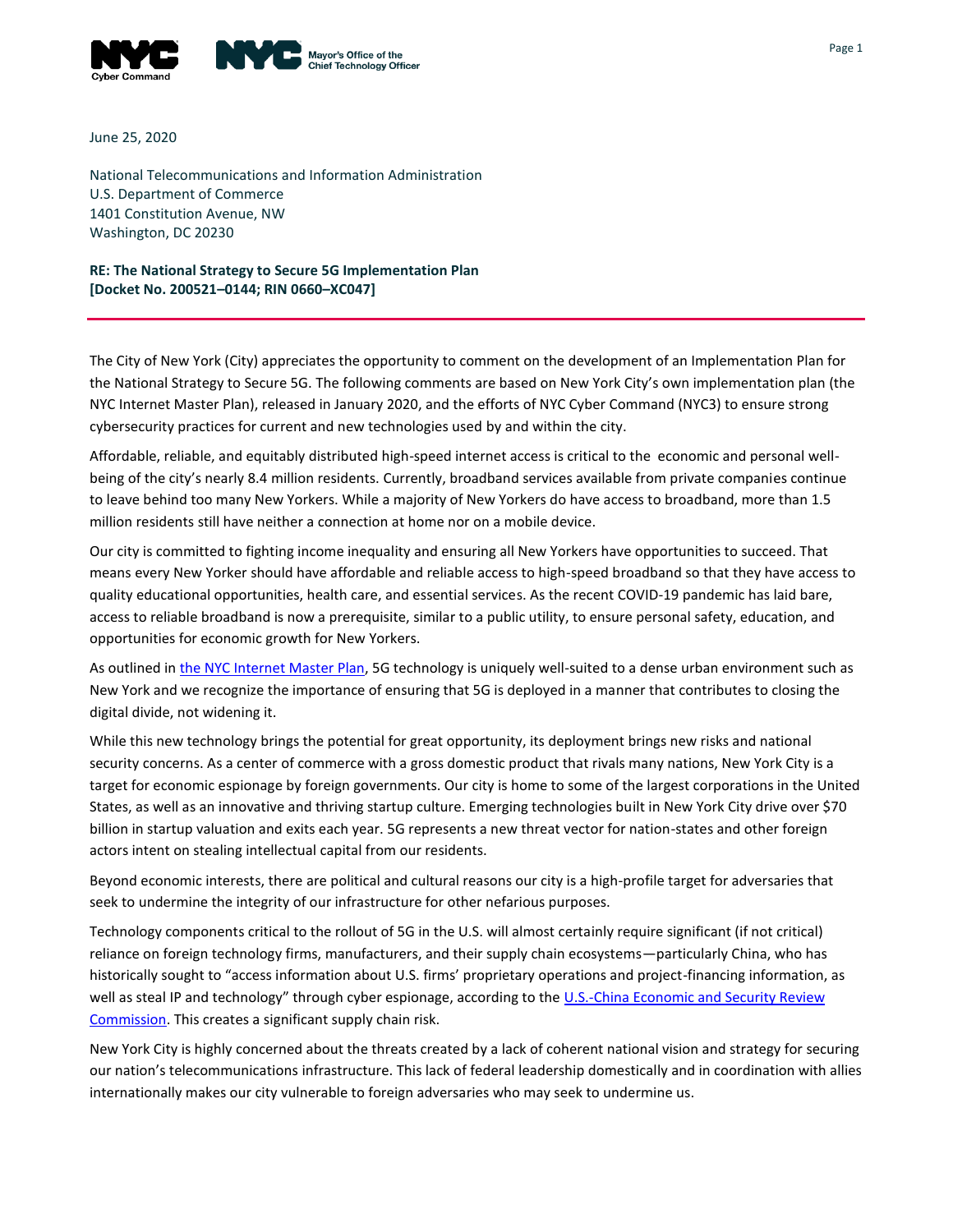

For these reasons, we urge you to consider: 1) funding for state and local testbeds, development, security controls and other factors necessary in furtherance of a secure 5G deployment; 2) national authorities and standards for rigorous, ongoing testing to secure 5G technology components, as well as the devices that utilize 5G networks; 3) federal regulatory structures that provide safeguards against the risk of the increased attack surface that is likely to arise along with mature 5G network development; and, 4) engagement with key international allies on this critical national security issue.

## **Line of Effort 1: Facilitating Domestic Rollout**

To facilitate the domestic rollout of 5G technologies and the development of a robust domestic 5G commercial ecosystem (e.g., equipment manufacturers, chip manufacturers, software developers, cloud providers, system integrators, network providers), the City urges the federal government to consider and address security-related supply chain concerns. The City is troubled by disruptions to the 5G ecosystem that are likely to increase the cost and reduce the efficiency of any 5G technology deployment, but may prove necessary to curtail systemic security concerns. Private and public investment will be vital to ensuring affordable, reliable high-speed access is available across the five boroughs of our city, ensuring all New Yorkers have access to the economic, social, and civic power of the internet.

The City recognizes the critical role that advanced technologies play in national security. Investment in the research, development, testing, and evaluation of new technologies and architectures can launch mutually-beneficial public and private partnerships through federally-funded research projects. In the near term, New York recommends federal funding for local municipal investment in secure 5G network infrastructure in an effort to promote specific security requirements around 5G network equipment and infrastructure. We will discuss more about mitigating the significant equipmentrelated security concerns in our response to other Lines of Effort.

The City also invites meaningful research partnerships given that we maintain one of the most appropriate environments for 5G technologies. For instance, with funding from the National Science Foundation Platforms for Advanced Wireless Research and through partnerships with academic researchers and industry stakeholders, a wireless testbed in Upper Manhattan, named [COSMOS,](https://cosmos-lab.org/) serves as a real-world research hub for new wireless technologies and applications in one of the most populated urban environments in the world. These kinds of testbeds are necessary to ensure the appropriate scientific and technical knowledge is developed to advance new and more secure products to the market that work in many environments, including environments like New York City that require consideration of security factors unique to densely populated and urban areas.

In addition, to increase domestic 5G research, development, and testing, New York City would invite an opportunity to serve as the site for an "X-Prize" or DARPA grand challenge-style scientific innovation investment opportunity that looks to foster a secure, domestically produced 5G commercial ecosystem. This would mirror other investment approaches that have brought the United States to the forefront of ingenuity and production in certain industries—perhaps most notably in the areas of autonomous vehicles and private sector spaceflight—with investments from public and private sector entities. New York City has served as host to federal pilots and partnerships to promote telecommunications technology, including our [joint effort to improve the safety of travelers and pedestrians t](https://www.its.dot.gov/pilots/pilots_nycdot.htm)hrough the deployment of Vehicle-to-Vehicle (V2V) and Vehicle-to-Infrastructure (V2I) connected vehicle technologies. We look forward to welcoming such innovation again.

## **Line of Effort Two: Assess Risks to and Identify Core Security Principles of 5G Infrastructure**

5G's potential for higher speeds and other advantages also brings system complexities that may not have existed in previous generations of broadband technologies. The dynamics of 5G make this technology much less like a traditional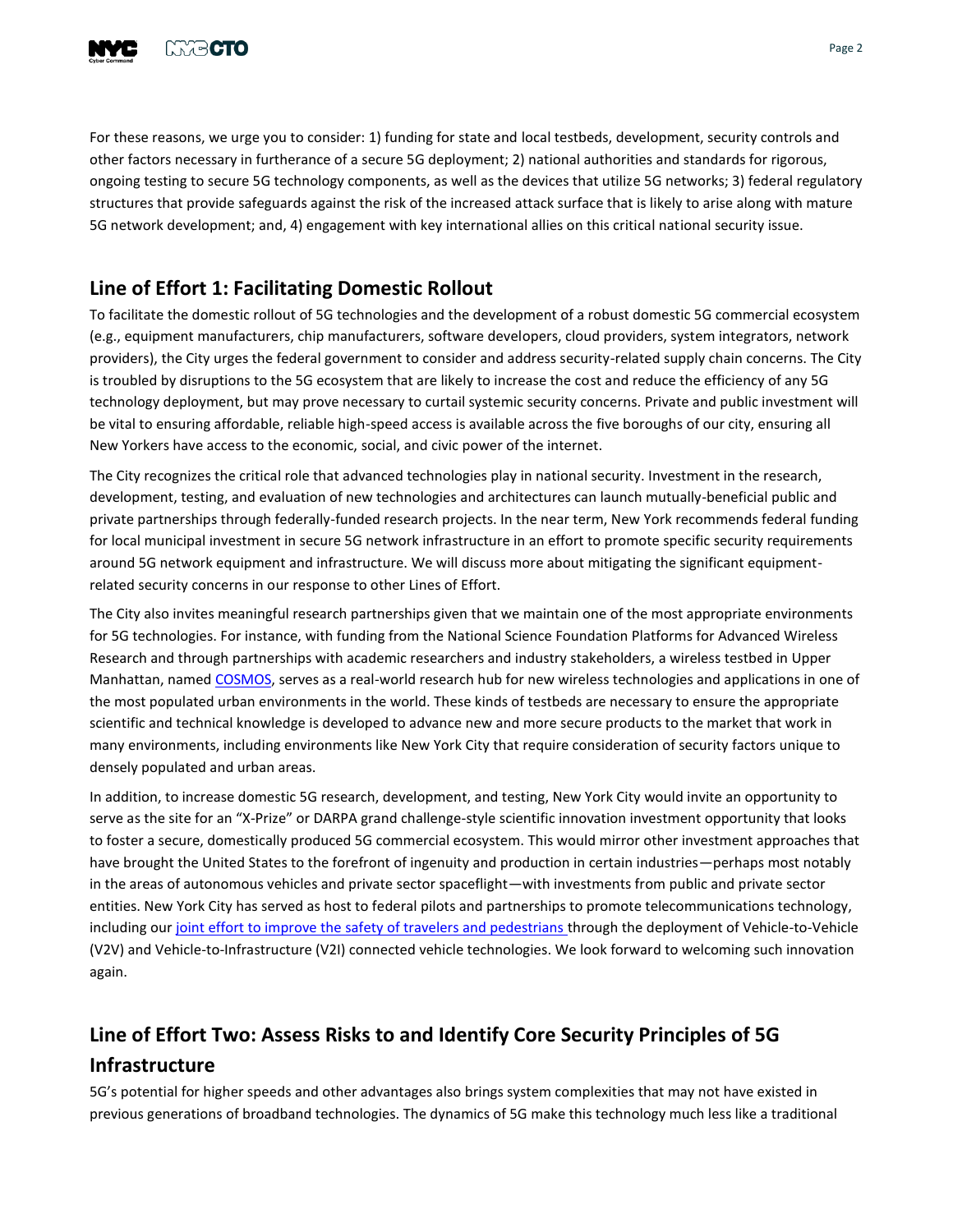

telecommunications platform and more like the multi-layered open environment we find on the internet. Such complex systems present more opportunities for security and privacy breaches. By moving away from firmware-based technology of 4G telecommunication components to software-based 5G telecommunication components that will need to be updated, the opportunity for manipulation exists within the supply chain. Furthermore, movement away from centralized network systems to decentralized network systems increases the attack surface of a network. That increased attack surface is amplified by the anticipated introduction of the increasing number and variety of connected devices (IoT) and big data industries.

Core security principles for 5G should be built upon existing foundational security principles and programs. For example, federal standards for supply chain risk analysis have been built by the National Institute for Standards and Technology (NIST), which should be highly leveraged on the federal level and made mandatory for access to grants for deploying new telecommunications platforms, such as the ones we discussed in Line of Effort One. It should also be foundational to federal investment in the technology more generally.

New York City Cyber Command has built an Internet of Things (IoT) Lab to rigorously test publicly-owned connected devices prior to citywide deployment. Our work confirms what is well known and evident: the risk inherent in these lightweight technologies. IoT risk profiles change with their environment and specific use case, and security has generally not been the primary focus of manufacturers of these technologies. We have identified dozens of critical and high risk vulnerabilities within proposed devices. Many have already been deployed elsewhere in the country and world prior to New York City's review. New York City Cyber Command has also identified "zero-day" (previously unknown) exploits that now have published common vulnerabilities and exposures (CVEs) associated with them. These vulnerabilities have been resolved by the vendors prior to deployment in our municipality, and ultimately benefits the public and private sector by improving security.

The problem of IoT vulnerabilities will only become exacerbated by the increased speeds of 5G and other future wireless broadband technologies.

Similarly, several significant vulnerabilities have been discovered by security researchers during initial 5G rollouts in test markets. As with any new technology, it is likely that additional, potentially critical, zero-day vulnerabilities exist within 5G technology components.

We recommend the federal government provide grants to localities and states for rigorous security testing of critical devices being considered for adoption by the public sector and critical infrastructure partners. This becomes vital with the anticipated expansion of IoT device use commensurate with the increased load and speed capabilities of 5G networks.

Additionally, New York City recommends federal testing and security requirements for consumer grade IoT devices. IoT protection is historically poor and malware distribution is easily scalable, which suggests that the creation of IoT botnets ("robot networks") for malicious purposes, including large-scale distributed denial of service (DDoS) attacks, is likely to increase as well. This poses a significant threat to vital digital infrastructure and resident services at all levels of government, as well as private sector enterprise.

New York City has dedicated itself to supporting our residents' secure connectivity as the cyber threat environment has continues to escalate. New York City Cyber Command, created in 2017, is charged with securing our public infrastructure and supporting the digital security of New Yorkers. New York City Cyber Command has built security-driven solutions into public Wi-Fi connectivity points and offers our residents mobile threat protection through [NYC Secure,](http://secure.nyc/) the first-of-its-kind free mobile security application from a public entity. In addition, the City has proposed baseline and additional security standards for a higher-level of service for users of public Wi-Fi on city streets in it[s Truth in Broadband: Public Wi-Fi in](https://www1.nyc.gov/assets/cto/#/project/truth-in-broadband)  [New York City](https://www1.nyc.gov/assets/cto/#/project/truth-in-broadband) report. Such consumer-facing initiatives at the local level should be supported through federal funding to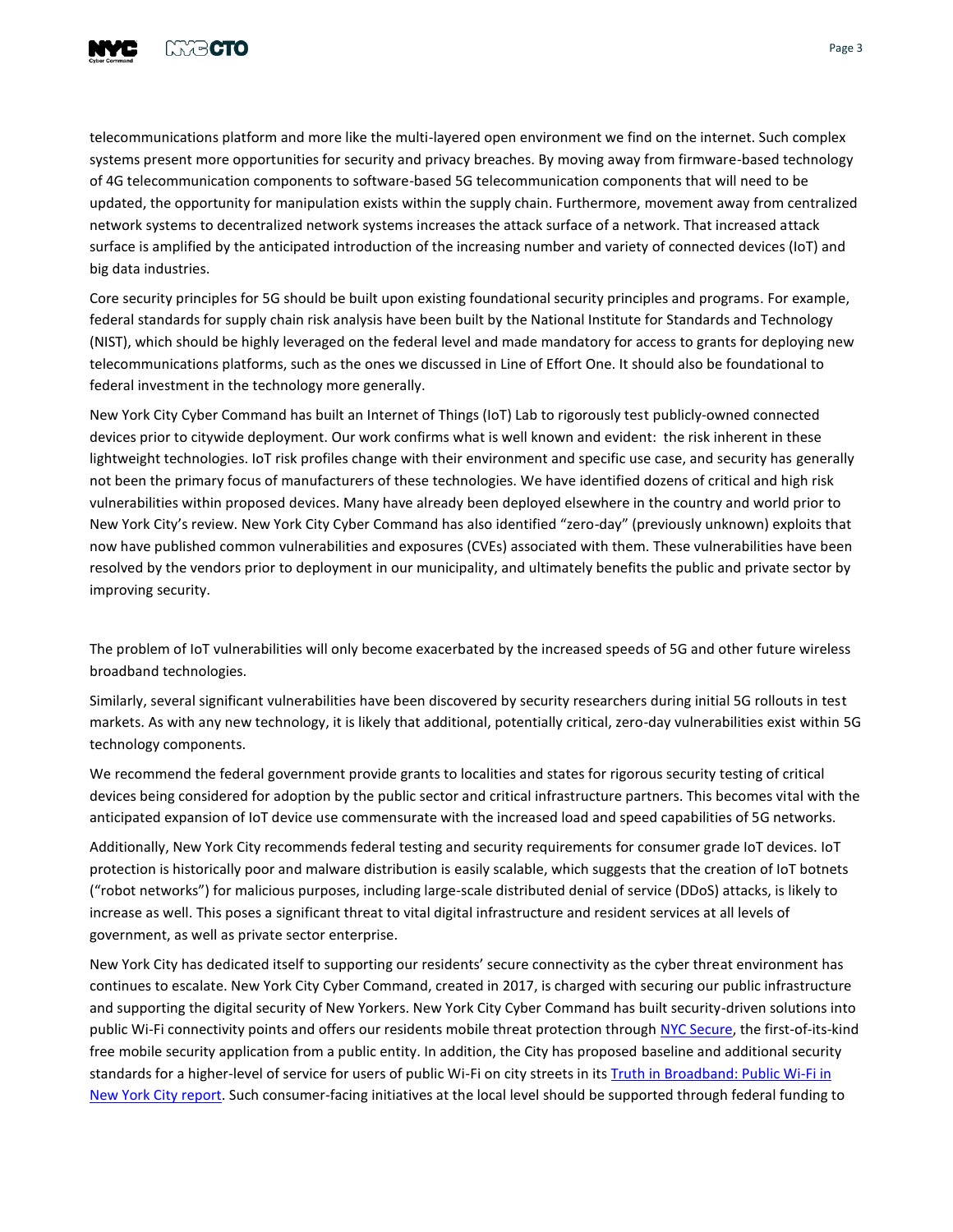

identify and raise best practices for raising cybersecurity support for the general public to meet the accelerating threat environment.

Finally, the federal government should require regular independent testing and certification of 5G telecommunication components. This testing will need to occur on a regular basis to ensure changing software does not create new vulnerabilities, and build processes for resolution when security concerns are identified.

## **Line of Effort Three: Address Risks to U.S. Economic and National Security during Development and Deployment of 5G Infrastructure Worldwide.**

The passage of the Secure 5G and Beyond Act of 2020 by Congress is just one step in addressing the risks to economic and national security in the development and deployment of 5G infrastructure. We believe a lack of national strategy leads to inconsistent international engagement around our telecommunications infrastructure. While there have been specific instances where the federal government has pushed allies away from equipment associated with foreign adversaries, such activity is not a substitute for a proactive and comprehensive approach to a complex technology market. This dynamic creates a significant security risk to our city's critical infrastructure, as well as to the privacy and economic security of our residents.

In essence, New York City is executing on our security strategy in absence of the perspective of a comprehensive federal framework. While there is no scenario where governments lead the development and deployment of 5G and future telecommunications technologies, the public sector must play a critical role in its development and deployment. From international coordination among allies, to national leadership in the executive branch, to support for state and local deployment strategies, the required federal orchestration and influence has been largely absent.

The City shares the concerns outlined in the U.S. Senate Committee on Homeland Security and Governmental Affairs [Permanent Subcommittee on Investigations staff report](https://www.hsgac.senate.gov/imo/media/doc/2020-06-09%20PSI%20Staff%20Report%20-%20Threats%20to%20U.S.%20Communications%20Networks.pdf) released earlier this month that pointed to a lack of authority and process at the federal level as key factors which undermine a cohesive telecommunications review of foreign actors, endangering our national security.

New York City urges the federal government to coordinate investment from federal and private sources into research and development of domestic telecommunications technologies at public and private institutions, while creating a coordinated effort among allied countries to do the same. Beyond attempting to gain primacy in domestic 5G manufacturing, efforts should be focused on accelerating the timeline and early production of other domestically nurtured next-generation telecommunication "6G" technologies in concert with key allied nations. The City also encourages the federal government to promote 5G vendor diversity and foster market competition, so long as these actions do not negatively impact or otherwise disrupt paramount security considerations and initiatives.

## **Line of Effort Four: Promote Responsible Global Development and Deployment of 5G.**

An effective policy and regulatory framework which outlines equitable standards, incentives, and sufficient enforcement mechanisms is essential for promoting and facilitating global development and deployment of 5G. However, this framework should prioritize and support—not displace or disrupt—5G deployment and implementation initiatives at the state and local levels that provide for necessary security protections and public services that benefit city residents and businesses.

Continued disagreements and disarray among federal actors and telecommunications sector stakeholders on issues ranging from infrastructure security and supporting state and local broadband deployment efforts to confronting foreign